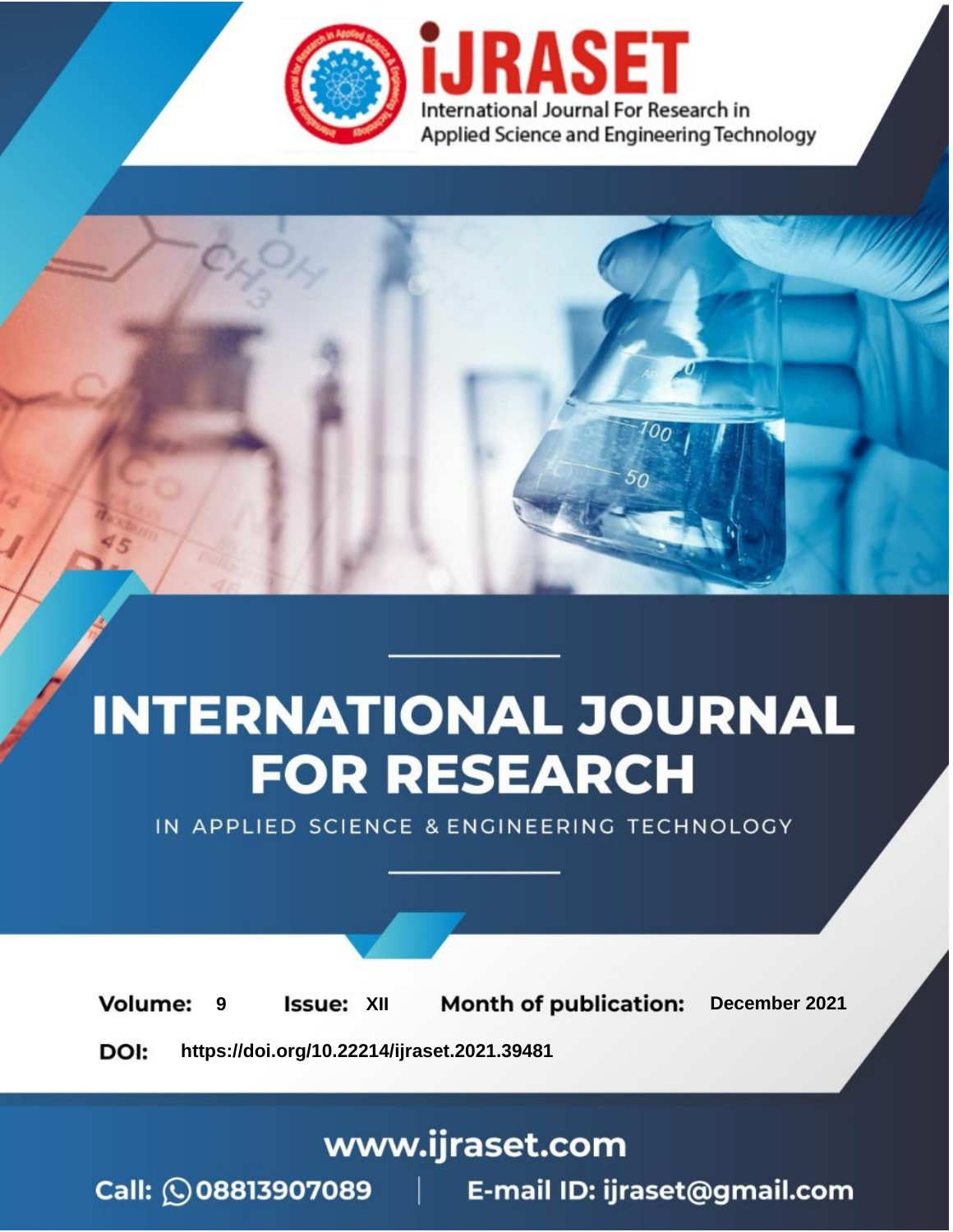

### **The Problems of Increasing the Income and Quality of Assets of Commercial Banks**

Uktamova Nozima Narzulla Kizi *Phd Student, Tashkent Institute of Finance, Uzbekistan*

*Abstract: This article examines the composition of the assets of commercial banks, its profitability, the quality of bank assets and the factors affecting it. In addition, the existing problems were studied through the analysis of the profitability and quality of banks' assets, and conclusions and recommendations were developed to address them. Keywords: asset, income, efficiency, profitability, asset quality, loan portfolio, profit, investment.*

#### **I. INTRODUCTION**

The global financial and economic crisis has proved the importance of effective management of banks' assets and reducing the risks associated with them.

The banking system of Uzbekistan pays special attention to the transition of the economy and the increasingly globalized international practice to the effective placement of bank assets and their development in the real sector of the economy.

It should be noted that the active operations of commercial banks are operations related to the placement of funds formed as a result of their passive operations for various purposes in order to obtain economic income (profit). Active operations of commercial banks are very important in their activities. Because they generate income through these transactions, and active transactions are always associated with a certain level of risk, i.e. default (insolvency) of the debtor.

The Decree of the President of the Republic of Uzbekistan No. PD-5992 of May 12, 2020 "On the strategy of reforming the banking system of the Republic of Uzbekistan for 2020-2025" focuses on a number of problematic issues in the banking system. Including:

- *1*) Inefficient use of financial and human resources as a result of high level of state participation in the banking system, inadequate corporate governance and risk management systems;
- *2)* The rapid growth of lending, which has a negative impact on the liquidity and capital adequacy indicators of banks, which reflects the level of stability;
- *3)* Improper formation of price signals in the financial market as a result of maintaining a high share of soft loans, as well as the negative impact of monetary policy on the functioning of transmission mechanisms;
- *4)* Weak resilience of the banking system to currency, credit and liquidity risks as a result of high dollarization, as well as the concentration of loans and deposits in large enterprises and certain sectors of the economy;

In the context of economic globalization, the issue of increasing the efficiency of assets of commercial banks of our country and their rating on the basis of international requirements is of great importance.

First, it will increase the amount of funds directed by banks to lend to the real sector, and secondly, it will have a positive impact on increasing the financial stability and profitability of commercial banks. In addition, the rating of the assets of commercial banks of the country on the basis of international requirements will further increase the opportunities for economic cooperation with a number of foreign banks.

This is due to the fact that the achievement of positive results in the rating of commercial banks of the country, introduced in international banking practice, will be a basis for building confidence in economic partners. Therefore, one of the urgent tasks today is to increase the efficiency of the assets of domestic banks and determine their rating on the basis of international standards.

#### **II. LITERATURE REVIEW**

In the economic literature, the theoretical and conceptual foundations of effective management, formation and quality improvement of bank assets are studied in depth.

Prof. According to O.I.Lavrushin, the liquid assets of commercial banks include cash on hand, the balance of the commercial bank's Nostro correspondent account with the Central Bank, the balance of the commercial bank's Nostro correspondent accounts with other banks and money in transit [1].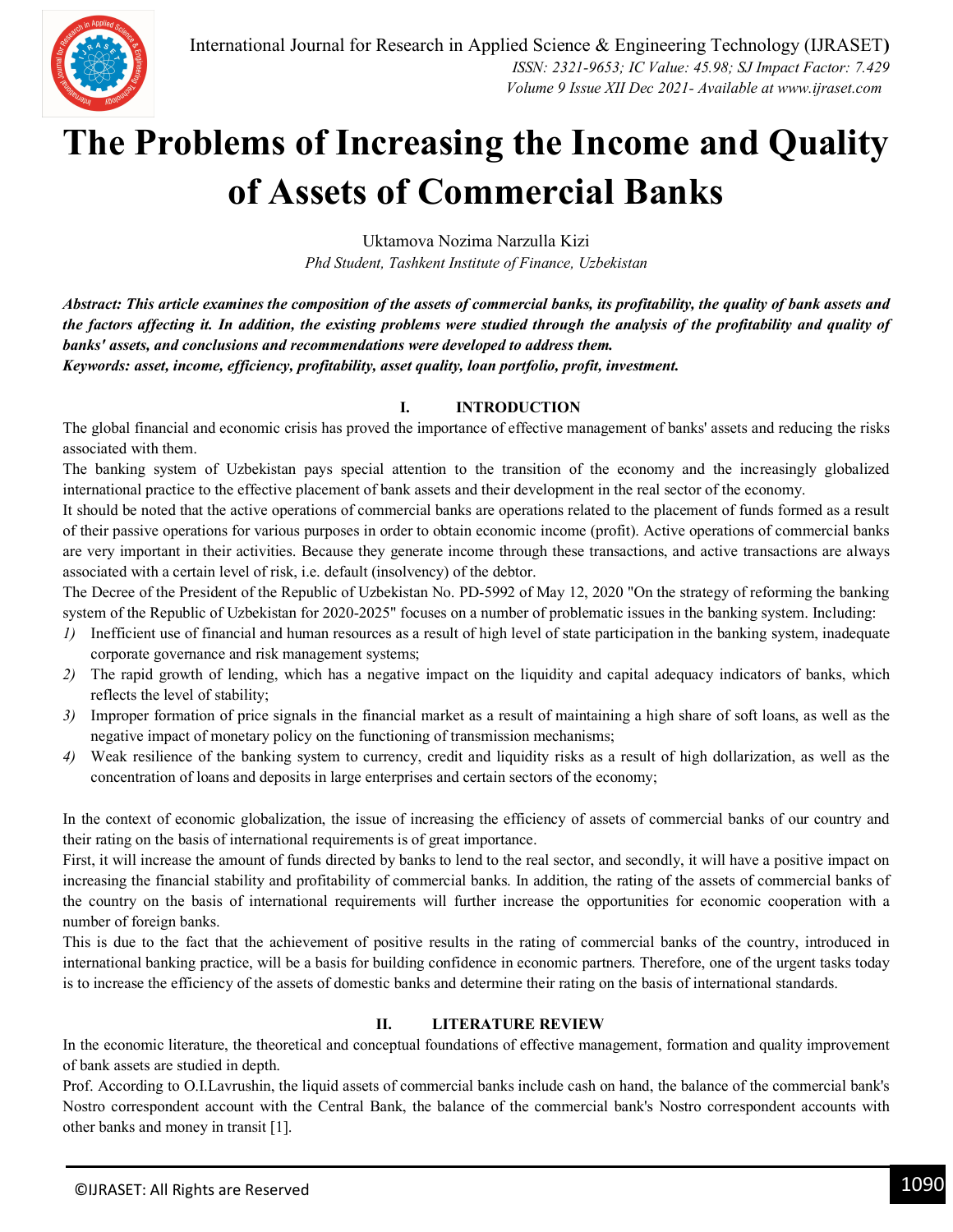

O.I.Lavrushin believes that the liquid assets of commercial banks should allow to fulfill obligations on the unstable part of deposits. According to him, there is a stable share of bank deposits of all three forms, namely current deposits, savings deposits and time deposits, which should make up at least 75% of total deposits. Liquid assets, on the other hand, must be available in sufficient quantities to meet obligations in the amount of 25 percent of total deposits.

Special theoretical and practical aspects of the management of assets of commercial banks and improving their quality are reflected in the scientific research of Uzbek economists A. Omonov, B. Berdiyarov, U. Rozukulov.

In particular, A. Omonov notes that the capital adequacy of commercial banks is directly related to their risky assets [2]. For example, B. Berdiyarov believes that in his dissertation the quality of assets is reflected in ensuring a stable level of income from them [3].

In his dissertation on "Analysis of the needs of commercial banks and ways to strengthen their resilience" U. Rozukulov believes that the deterioration of asset quality is reflected in the growth of associated costs and a downward trend in return on assets [4].

At the same time, according to A. Omonov, the profitability of the assets of commercial banks depends on the maturity of their resources [5]. In fact, the long-term capital of the banks has a positive impact not only on increasing their income, but also on preventing transformational risk.

L.R. Miller said, "How a bank manages its asset and liability structure is critical to meet cash requirements. This process should be studied in terms of the timely fulfillment of the bank's obligations to customers and without additional costs, the proportionality of the volume and maturity of assets and liabilities "[6].

L.A. Drobozina "Finance. Monetary circulation, Credit." in his book, "Banks ineed to solve the problem by using borrowed funds as a profitable asset, not only to earn income from these funds, but also to fully recover the funds from the" borrower ". This is because it has been recognized that "the owner of the loan sells the right to use the capital, not the capital, at a certain condition and at a higher interest rate" [7]. This means that commercial banks, along with the effective use of borrowed funds, must return them to their owners in full and without losses.

When it comes to borrowed funds, the importance of deposits in the resources of banks, in particular time deposits, should be noted. This is because these deposits provide an opportunity to reduce risks when placed on active operations in banks, as well as to avoid the emergence of random requirements related to liquidity [8].

#### **III. ANALYSIS AND RESULTS**

One of the main indicators characterizing the quality of assets of commercial banks is the indicator of return on assets. One of the main factors influencing the return on assets is the change in the share of non-returnable assets in the asset structure.

According to the experts of the International Bank for Reconstruction and Development, interest income should be at least 70% of the total income of commercial banks [9].

The bank's experts believe that the interest income of commercial banks should consist of the following elements:

- *1)* Interest on loans;
- *2)* Interest on deposits in other banks;
- *3)* Income from securities with a fixed rate;
- *4)* Income from the purchase and sale of securities.

| (as a percentage) |                                         |        |        |        |        |        |  |  |  |  |
|-------------------|-----------------------------------------|--------|--------|--------|--------|--------|--|--|--|--|
| $N_2$             | Income                                  | 2016y. | 2017y. | 2018y. | 2019y. | 2020y. |  |  |  |  |
| 1.                | Interest received from the placement of | 56,87  | 56,17  | 57,46  | 59,76  | 62,10  |  |  |  |  |
|                   | loans, deposits and other funds         |        |        |        |        |        |  |  |  |  |
| 2.                | Commission income                       | 33,18  | 33,91  | 31,97  | 29,91  | 27,65  |  |  |  |  |
| 3.                | Income in foreign currency              | 4,55   | 3,43   | 4,05   | 4,25   | 4,12   |  |  |  |  |
| 4.                | Income from investment                  | 0,91   | 1,46   | 1,27   | 1,08   | 0,59   |  |  |  |  |
| 5.                | Other income                            | 4,49   | 5,03   | 5,25   | 5,00   | 5,54   |  |  |  |  |
|                   | TOTAL                                   | 100,0  | 100,0  | 100,0  | 100,0  | 100,0  |  |  |  |  |

#### Table No.1 Income structure of commercial banks of the Republic of Uzbekistan [10]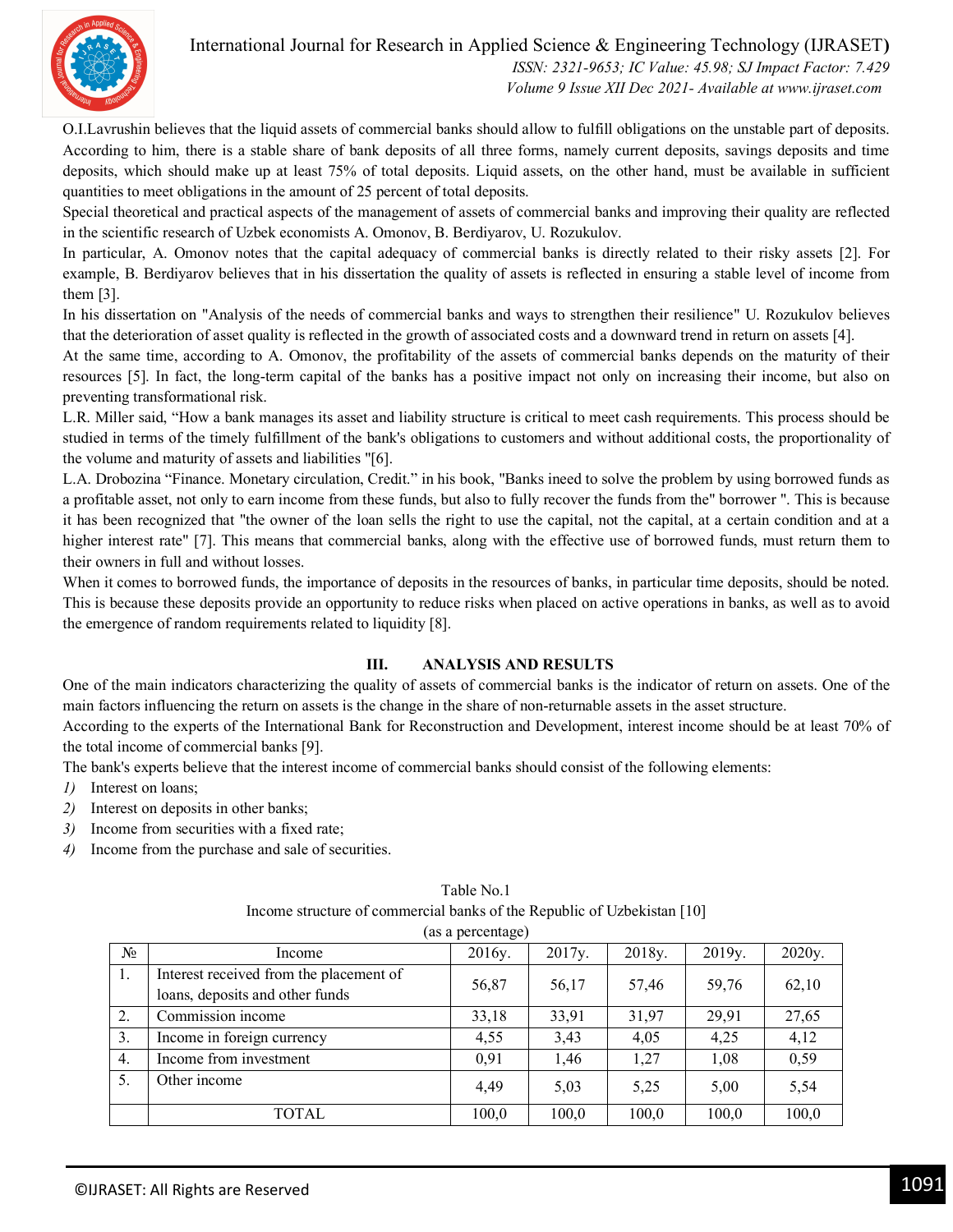

From the data in the table above, it can be seen that the interest received from the placement of loans, deposits and other funds in the income of banks has a higher share, which in 2016 amounted to 56.87%, and in 2020 - 62.10%. In the structure of banks' income, income from commercial operations and investment income have the largest share, and in 2017, investment income increased slightly, an increase of 1.46% in total income. In 2018, compared to 2017, investment income decreased by 0.19 percentage points and in 2020 compared to 2019 decreased by 0.20 percentage points.

At the same time, in the structure of income of commercial banks, commission income also has a higher share. In 2016, the share of commission income of commercial banks in total income was 33.18%, while in 2020, this figure fell significantly to 5.53 percentage points. Experts from the International Bank for Reconstruction and Development believe that the share of interest income from loans in total interest income should not be less than 60%. To do this, the share of loans in the volume of gross loans of commercial banks should not be less than 60%[10].

Therefore, it is important to identify the causes of changes in the share of interest income in gross income, to develop measures to prevent a sharp decline in its share.

The high level of loans from other banks in the volume of commercial bank liabilities can be assessed as both a negative and a positive situation. The reason for the negative assessment is that commercial banks, which usually do not have sufficient resource base, use interbank lending as a source of resources.

The reason for this positive assessment is that commercial banks with profitable projects receive high returns by borrowing from other banks and lending to investment projects.

One of the main factors in improving the efficiency of assets in international banking practice is to increase the share of risky assets in the structure of assets. This is because, while the banks 'risky assets are associated with different levels of loss risk for the bank, it gives banks the opportunity to earn a high amount of income.

The structure of the Bank's risk assets includes:

- *a)* Short-term and long-term loans,
- *b)* Investments in government and corporate securities, as well as
- *c)* Factoring, trust, forfeiting, leasing and credit-leasing operations can be included.

In foreign banks, these assets are divided into different categories depending on the level of risk, it should be noted that the higher the level of risk of bank assets, the higher the amount of income on them. Different criteria are used to determine their effectiveness. The following figure shows the main criteria for determining the efficiency of foreign assets.



Figure 1 shows the criteria used to assess the efficiency of assets in developed foreign banks. The figure shows that the main focus in determining the efficiency of bank assets is the return on assets, and this ratio is one of the important criteria. This ratio determines the level of return on bank assets, ie what part of the bank's assets will bring income.

<sup>1</sup> Author's development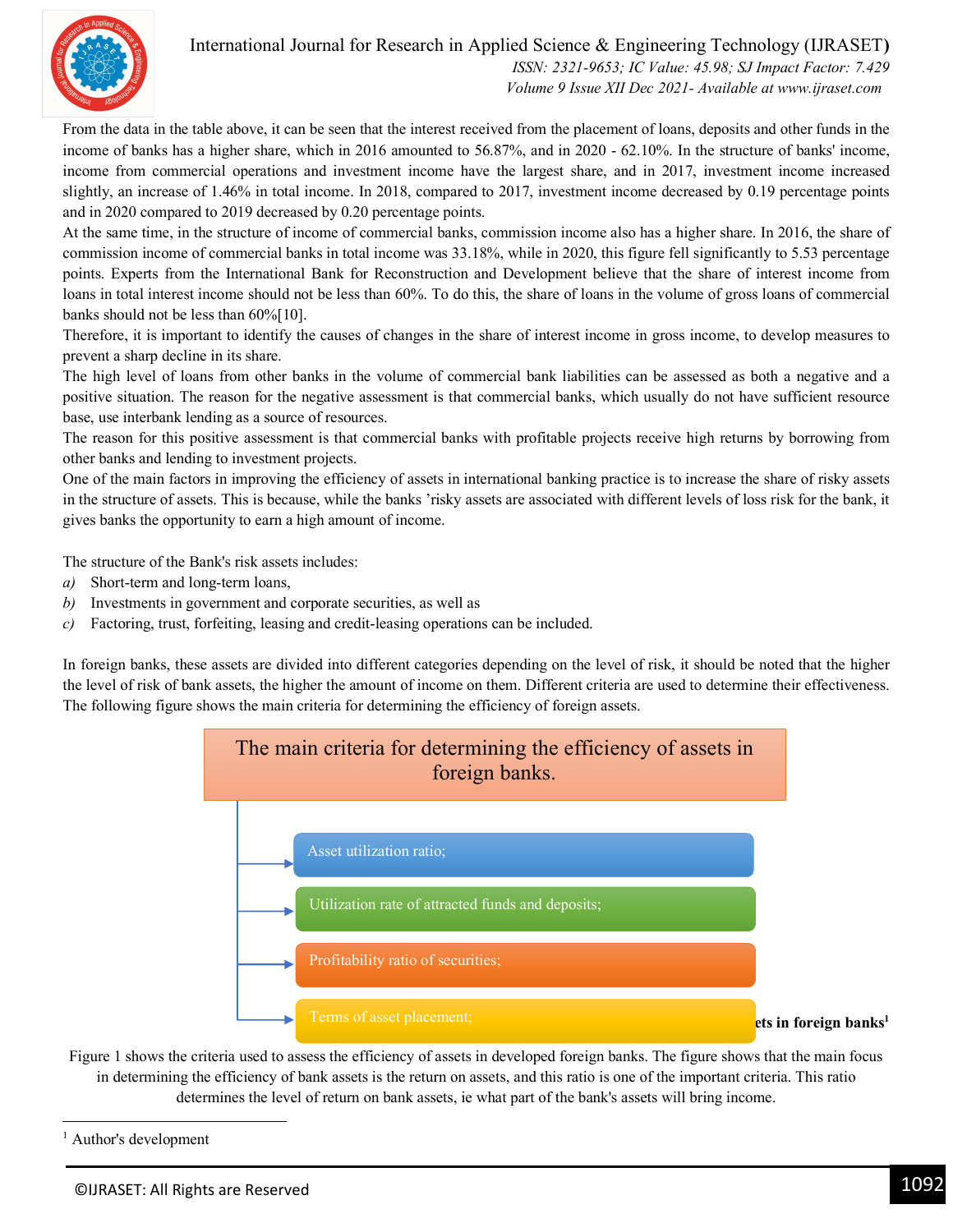

It is known that the funds raised in the resources of commercial banks play an important role. It is important to know how much of the funds raised by banks invest in active operations, or more precisely, risky assets. In international banking practice, more than 75% of time deposits are placed on loans, which indicates that the bank is pursuing an aggressive credit policy, if this figure is below 65%, it means that the bank is pursuing a moderate credit policy.

One of the main asset operations of banks is investments in securities. Along with the level of profitability of securities, their level of liquidity is also taken into account. If the share of government securities in the structure of the bank's investments in securities is high, it indicates that the financial condition and profitability of the bank is stable. Also, the diversification of investments in securities over time will provide an opportunity to assess the current financial condition of the bank, which will be able to assess the changes in the financial stability of issuers of securities made by the bank.

In international banking practice, the classification of assets by industry is also an important indicator, and in determining the efficiency of assets, special attention is paid to this indicator. To do this, attention will be paid to what sectors account for the share of total loans. These indicators assess not only the efficiency of the bank's assets, but also the credit policy on the level of risk, as well as the liquidity and profitability of the borrower in terms of solvency.

The placement of risk assets of banks over time is also a factor that directly affects the efficiency of assets. In this regard, it is important to know what share of risky assets in foreign banks is placed in long-term assets, and what part is placed in short-term assets.

In international banking practice, in determining the efficiency of the assets of commercial banks, special attention is paid not only to the amount of income per share of risky assets, but also to the amount of income per share of bank capital and borrowed funds.

| Chassineation of assets of commercial banks by quality [10] |              |          |             |                |          |           |  |  |  |  |
|-------------------------------------------------------------|--------------|----------|-------------|----------------|----------|-----------|--|--|--|--|
| Years                                                       | total credit | standard | substandard | unsatisfactory | doubtful | bad loans |  |  |  |  |
|                                                             | investments  | loans    | loans       | loans          | loans    |           |  |  |  |  |
| 2016                                                        | 100          | 92,94    | 5,6         | 0,65           | 0,81     | 0,32      |  |  |  |  |
| 2017                                                        | 100          | 89,51    | 9,75        | 0,32           | 0,42     | 0,20      |  |  |  |  |
| 2018                                                        | 100          | 90,65    | 8,15        | 0,67           | 0,53     | 0,30      |  |  |  |  |
| 2019                                                        | 100          | 92,11    | 6,61        | 0,7            | 0,58     | 0,35      |  |  |  |  |
| 2020                                                        | 100          | 87,38    | 10,85       | 0,92           | 0,85     | 0,91      |  |  |  |  |

Table No.2 Classification of assets of commercial banks by quality [10]

Analyzing the qualitative classification of assets of domestic banks, in 2016, 92.94% of total assets fell into the category of standard loans, and by 2020 this figure decreased to 87.16%. As of October 1, 2021, the balance of non-performing loans in the loan portfolio of commercial banks amounted to 18.1 trillion soums. The share to loans in total loans amounted to 5.8% [10]. Recently, in order to improve the quality of banks' loan portfolios, the Central Bank, together with commercial banks, regularly conducts a complete inventory of their loan portfolios and, as a result, reclassifies assets on identified problem loans.

#### **IV. CONCLUSIONS AND SUGGESTIONS**

The main directions of reforming the activities of commercial banks in our country are to further increase the efficiency of banks 'assets, ensure a steady growth of the share of profitable assets in their assets, prevent the growth of problem loans by improving the quality of banks' loan portfolio. As a result of our research, we have formed a number of conclusions in order to further improve the profitability and quality of assets of commercial banks of the country, and based on them we have developed the following proposals.

- *1)* It is necessary to introduce micro and macro indicators to determine the efficiency of banks' assets. In particular, at the macro level, it is necessary to take into account such indicators as the ratio of bank assets and risky assets to GDP, the state of the country's balance of payments, the volume of loans per capita. At the micro level, the bank's assets should take into account issues such as the share of risky assets, the level of income or profit due to loans and investments, the amount of dividends paid to bank shareholders, the amount of interest payments to bank depositors and investors.
- *2)* It is expedient to take measures to sell non-liquid, physically and spiritually obsolete assets in banks, as well as to reduce the volume of other non-profit assets to an optimal level.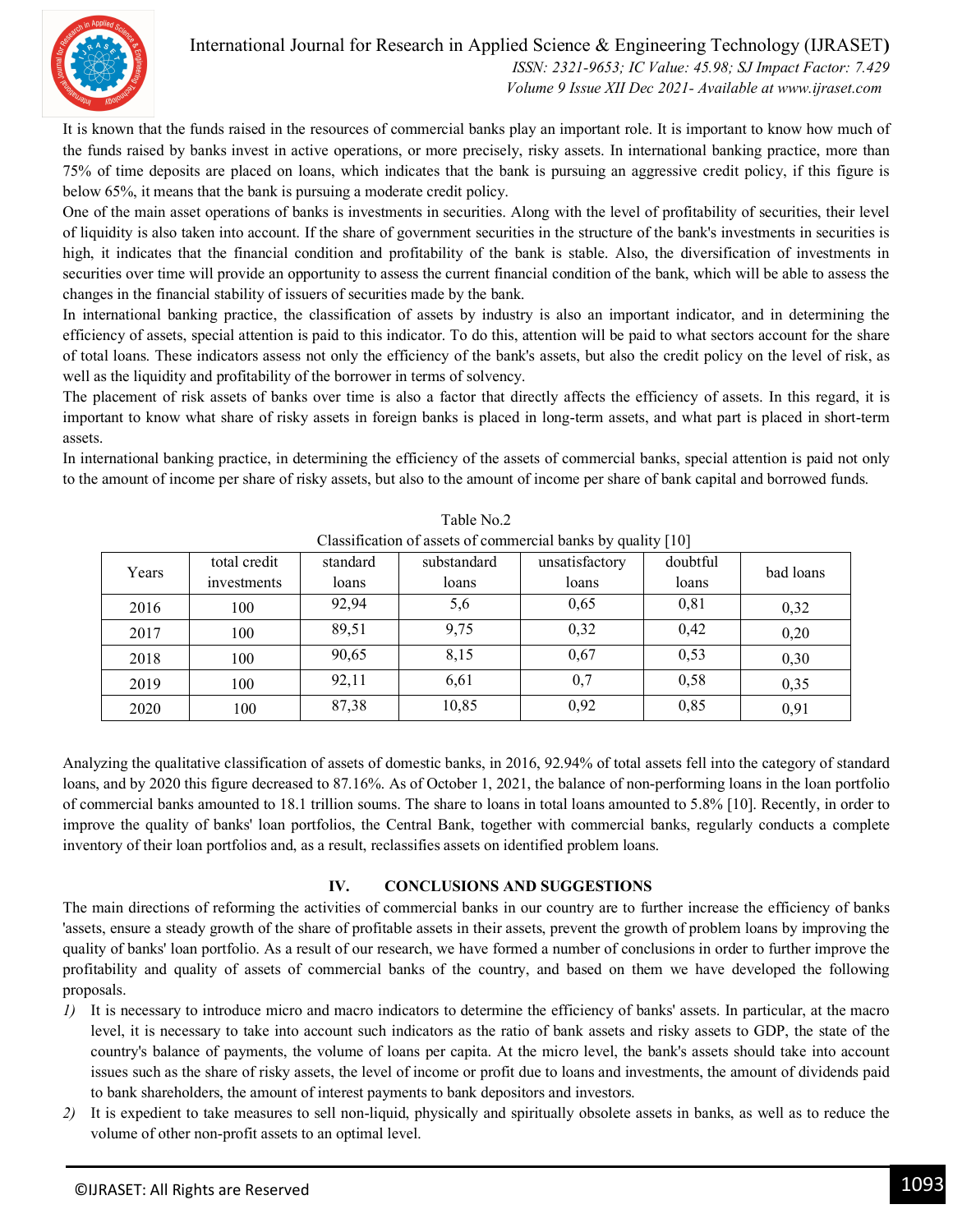

- *3)* Strengthening the purchasing power of the national currency to increase the efficiency and weight of banking assets in countries with economies in transition, ensure the stability and competitiveness of the economy, increase the efficiency of the Central Bank's monetary policy, and ensure the monetization of the economy to international standards and further strengthening of market mechanisms. It is important to implement this more fully.
- *4)* It is expedient to diversify the taxation of profits of commercial banks through lending to the economy. In particular, it is desirable to completely exempt from tax payments the income of banks from long-term loans to the real sector of the economy. At the same time, it should be noted that these revenues will be used to re-lend tax-exempt funds to the real sector.
- *5)* In practice, it is necessary to create an effective lending system, that is, to ensure equal rights of business entities and individuals in obtaining credit resources at various interest rates without any objective, subjective barriers. At the same time, it is desirable to increase the transparency of the process of obtaining bank loans by setting the main interest rates on loans of commercial banks, which are formed on the basis of supply and demand.

#### **REFERENCES**

- [1] Lavrushin O. Management of the activities of a commercial bank.-M.: YURIST, 2003 p. 228
- [2] Омонов А. А. Financial management of commercial banks. Tashkent: Science and technology, 2008.248 p.
- [3] Berdiyarov B.T. Profitability of active operations of commercial banks. Abstract of the dissertation for the degree of Candidate of Economic Sciences. Tashkent: BMA, 2002. - 19 p.
- [4] Rozukulov U.U. Analysis of the reliability of commercial banks and ways to strengthen their resilience. Abstract on the study of the degree of candidate of economic sciences. - Tashkent: BFA, 2002. - 21p.
- [5] Omonov A., Ahmedov M. The importance of "long money" in the modernization of the economy // Economics and Finance (Uzbekistan). 2012. №9. URL: https://cyberleninka.ru/article/n/i-importance-of-long-money-in-the-modernization-of-the-economy
- [6] Miller L.R. Modern money and banking. M .: Infra-M, 2010 .-- S. 432.
- [7] Drobozina L.A. "Finance. Monetary circulation. Credit. "M.: UNITY, 2011 y. 329 b.
- [8] Omonov, A. and Rakhimov, S. (2018) "THE ISSUES OF FORMATION AND DEVELOPING OF DEPOSIT POLICY OF COMMERCIAL BANKS," International Finance and Accounting: Vol. 2018 : Iss. 5 , Article 2. Available at: https://uzjournals.edu.uz/interfinance/vol2018/iss5/2
- [9] McNaughton D., Burltrop K. Banking institutions in developing countries. Washington D.C. IER MBRD. 1994.
- [10] Prepared by the author on the basis of the official website of the Central Bank of the Republic of Uzbekistan. https://cbu.uz/oz/statistics/bankstats/
- [11] Al-Nimer, Dr-Munther & Warrad, Lina & Omari, Rania. (2013). The Impact of Liquidity on Jordanian Banks Profitability through Return on Assets. Interdisciplinary Journal of Contemporary Research in Business. 5. 70-76.
- [12] Altunbas, Y., Carbo, S., Gardener, E.P.M & Molineux, P. (2007). Examining the relationship between capital, risk and efficiency in European banking. European Financial Management, 13(1), 49-70.
- [13] Benjamin H Cohen and Michela Scatigna. (2014) BIS Working Papers No 443. Banks and capital requirements: channels of adjustment. JEL classification: E44, G21, G28. https://www.bis.org/publ/work443.pdf